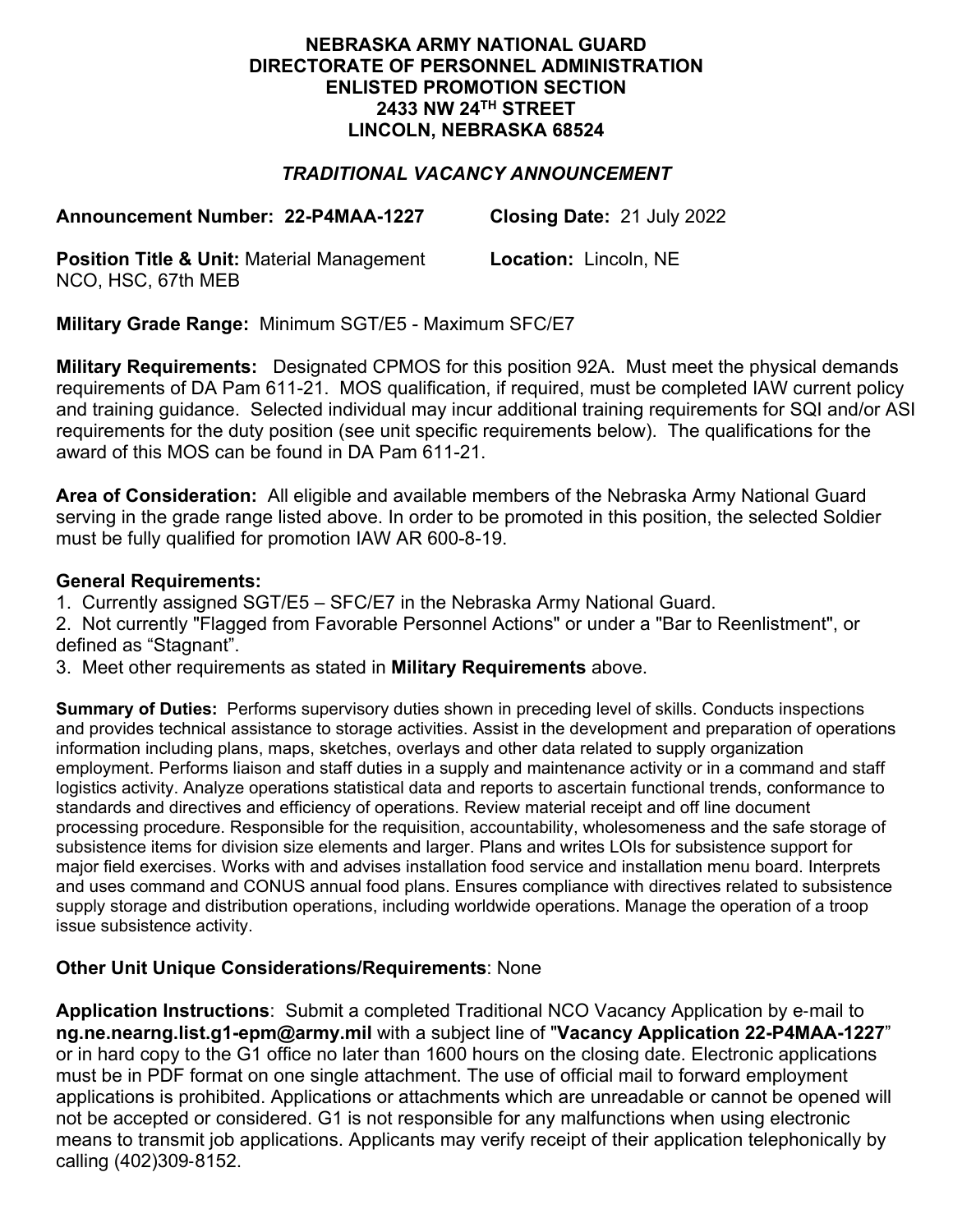#### **10-92A. MOS 92A--Automated Logistical Specialist (Auto Log Spec) CMF 92**

 a. *Major duties.* The Automated Logistical Specialist supervises and performs management or stock record/warehouse functions pertaining to receipt, storage, distribution and issue, and maintains equipment records and parts. Duties for MOS 92A at each level of skill are:

 (1) *MOSC 92A1O.* Uses the Enterprise Resource Planning (ERP) systems to maintain stock records and other inventory, materiel control, accounting and supply reports. Establishes and maintains accounting records, posts goods receipts and turn-ins. Reviews and verifies quantities received against bills of lading, contracts, purchase requests and shipping documents. Unloads, unpacks, visually inspects, counts, segregates, palletizes and stores or issues incoming materials and equipment. Conducts preventive maintenance checks and services (PMCS) on Long Life Reusable Containers (LLRC). Repairs and constructs fiberboard or wooden containers. Packs, crate, stencil, weigh and band equipment and materials. Construct bins, shelving and other storage aids. Processes request, and turn-in documents through warehousing section. Processes inventories, and warehousing documents. Performs shop stock list (SSL) duties in manual and automated supply applications. Prepares, annotates and distributes shipping documents. Breaks down and distributes field rations. Operates material handling equipment (MHE). Perform accounting and sales functions in self-service supply. Uses ERP systems to simplify and standardize the collection and use of maintenance and material logistics data. Improves readiness management and visibility by providing equipment status and asset data. Raise the quality and accuracy of performance, cost, backlog, man-hour, and material information through improved maintenance management. Sets up and connects logistics communications enablers to ERP systems to effectively transmit logistics data between the enterprise.

 (2) *MOSC 92A2O.* Performs duties shown at preceding level of skill and provides technical guidance to junior graded personnel. Ensures that inventory and bin management are performed in accordance with established procedures. Instruct warehouse personnel in loading, unloading, segregation, palletizing and selection of stock and storage areas. Perform property disposal storage functions. Ensure application of special procedures for handling, storing, packaging and shipping retrograde material. Performs analysis of history and activity files pertinent to ERP system rejected documents. Reviews recommended additions and deletions to authorized stockage list directed by Army expert ASL team. Maintains accounting records of property disposal activity. Review requests for major and controlled items. Reconcile activity records for monthly and quarterly reporting and status reviews. Manages controlled, critical and reserve stocks and operational readiness floats. Perform financial management functions. Prepares data input and utilizes Automated Data Processing (ADP) output to assist in materiel management. Prepares reports on labor and equipment, available storage space, relocation of materiel, warehouse refusals and stock requirements. Assist unit maintenance personnel in planning maintenance program. Simplifies and standardizes the collection and use of maintenance data. Improves readiness management and visibility by providing equipment status and asset data. Responsible for the quality and accuracy of performance, cost, backlog, man-hour, and parts data through improved maintenance management. Plans and coordinates subsistence supply activity. Ensures subsistence items stockage objectives are met. Directs corrective action to minimize spoilage, flavor contamination and improper warehouse practices.. Supervise the set up and connection of logistics communications enablers. Ensures communications enablers and ERP systems work in sync and troubleshoots when out of sync.

 (3) *MOSC 92A3O.* Performs supervisory duties shown in preceding levels of skill. Assigns duties, instructs and supervises subordinates in proper work techniques and procedures. Plans and analyzes operational data and reports to ascertain degree of conformity with established policies, work standards and procedural directives. Reviews all goods movement through the storage activity ensuring all movements are completed within established time guidelines. Reviews and analyze business intelligence/business workplace (BI/BW) reports to identify deficiencies and determine ways to improve warehouse efficiency. Inspects and evaluates inventory management activities. Directs logistics personnel in establishment and maintenance of supply and inventory control management functions. Reconcile problems in the ERP system. Analyzes, establishes and directs modification to authorized stock levels based on recommendations provided by the expert ASL team. Plans and organizes receipt, issue, storage and maintenance of records for all classes of supply except CL III (Bulk), CL V and CL VIII.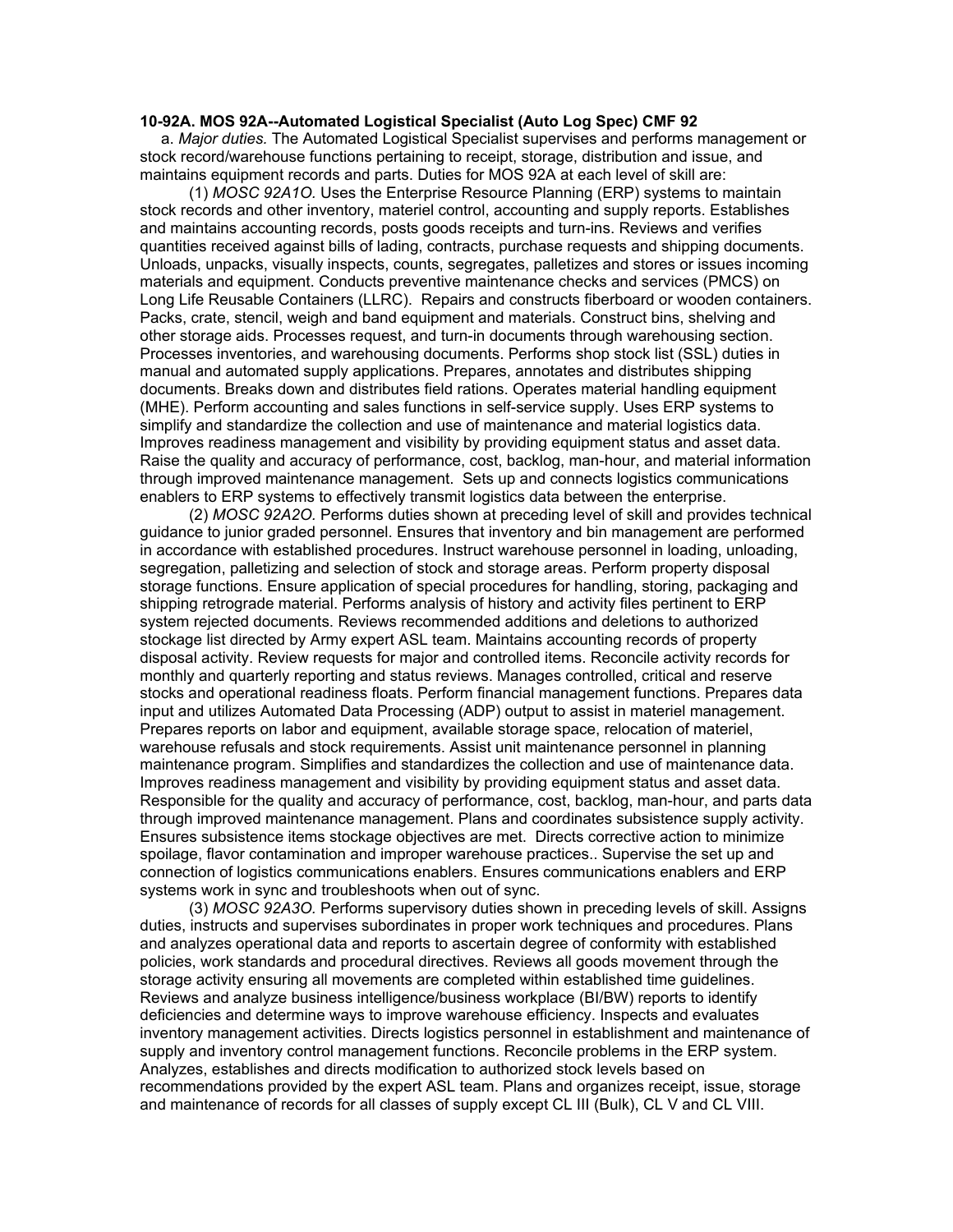Ensures compliance with current regulations and directives pertaining to financial inventory, accounting and stock funding. Determines current and projected repair requirements. Direct lateral redistribution of stock. Prepares and updates warehouse planograms. Conducts inspection of activities to ensure compliance with standards of serviceability, reclamation, salvage and disposal procedures. Conduct warehousing surveillance and inspections IAW Care of Supplies in Storage (COSIS) program directives. Prepares reports on personnel and equipment availability, storage space, relocation of materiel and warehouse goods reversals. Serves as warehouse foreman, chief accountant, or accountable officer (if required). Establishes issue schedules and procedures. Manages and maintains communications enablers. Conducts execution management for planning logistics sustainment requirements at the brigade combat team (BCT) level. Conducts material management planning at sustainment brigade or higher element for tactical logistics requirements.

 (4) *MOSC 92A4O.* Performs supervisory duties shown in preceding level of skills. Conducts inspections and provides technical assistance to storage activities. Assist in the development and preparation of operations information including plans, maps, sketches, overlays and other data related to supply organization employment. Performs liaison and staff duties in a supply and maintenance activity or in a command and staff logistics activity. Analyze operations statistical data and reports to ascertain functional trends, conformance to standards and directives and efficiency of operations. Review material receipt and off-line document processing procedure. Responsible for the requisition, accountability, wholesomeness and the safe storage of subsistence items for division size elements and larger. Plans and writes LOIs for subsistence support for major field exercises. Works with and advises installation food service and installation menu board. Interprets and uses command and CONUS annual food plans. Ensures compliance with directives related to subsistence supply storage and distribution operations, including worldwide operations. Manage the operation of a troop issue subsistence activity.

 (5) *MOSC 92A5O.* Serves as the principal NCO of logistics support operations. Supervises operations of organizations performing supply and related service operations such as decontamination, transportation, and property disposal operations. Supervises the planning of all classes of supply requirements in support of Army operations based on the operational environment. Supervises open and covered storage, receiving, classification, issue materiel handling, supply locator systems, facility safety and supply security operations. Supervise management of materiel support functions in stock control and accounting, procurement, inventory control and item financial management. Supervises development and preparation of operations information, plans, maps, sketches, overlays and related data to employment supply and service organizations. Analyzes reports on supply and service support operations.

 b. *Physical demands rating and qualifications for initial award of MOS.* Automated logistical specialists must possess the following qualifications:

(1) Physical demands rating of Significant (Gray).

(2) Physical profile of 222222.

(3) Qualifying scores.

 (a) A minimum score of 95 in aptitude area CL in Armed Services Vocational aptitude Battery (ASVAB) tests administered prior to 2 January 2002.

 (b) A minimum score of 92 in aptitude area CL on ASVAB tests administered on and after 2 January 2002 and prior to 1 July 2004.

 (c) A minimum score of 90 in aptitude area CL on ASVAB tests administered on and after 1 Jul 2004.

 (d) A minimum OPAT score of Standing Long Jump (LJ) – 0140 cm, Seated Power Throw (PT) – 0400 cm, Strength Deadlift (SD) – 0140 lbs., and Interval Aerobic Run (IR) – 0040 shuttles in Physical Demand Category in "Significant" (Gray).

 (4) Per AR 600-8-19, promotion to MSG and SGM requires an interim secret eligibility or higher.

(5) Mandatory formal training.

 c. *Additional skill identifiers. (Note: Refer to table 12-8 (Listing of universal ASI's associated with all MOS)).*